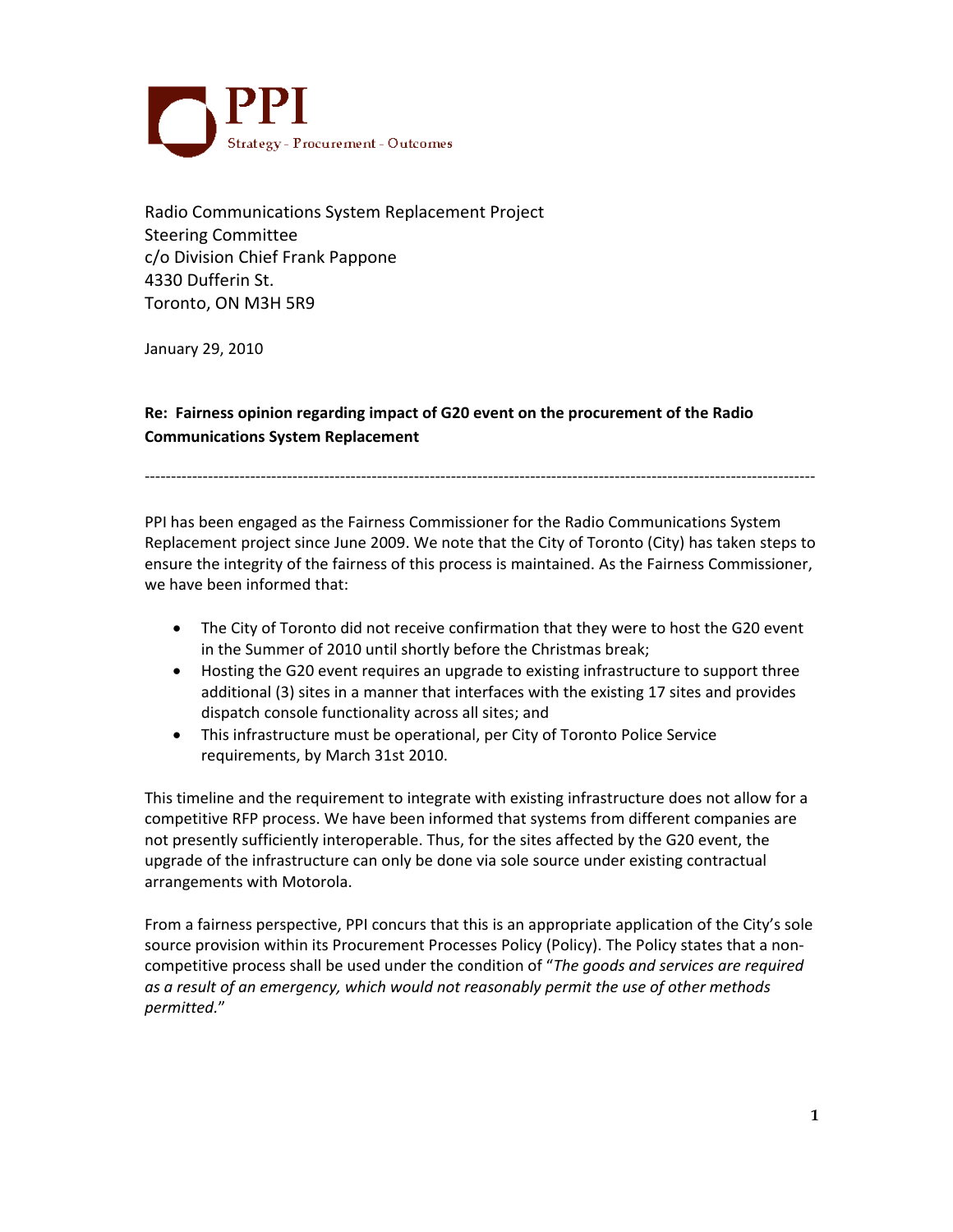

Furthermore, PPI has also been informed that the Government of Canada may fund a proportion of the costs of hosting the G20 event. Material savings on the Radio Communications System Replacement Project may be possible if the Government of Canada funds, in whole or in part, the system infrastructure.

Therefore if the City is required to decommission and remove the Motorola system of the 3 sites and associated switching components used for the G20, as part of the Radio Communications System Replacement Project the City would incur significant additional expense.

So, as a result of hosting the G20 event, an advantage to Motorola may be created for the Radio Communications System Replacements Project and removing that advantage would be a material cost to the project. The extent and strategy to minimise this advantage cannot be evaluated at this time and will have to be addressed prior to release of the Radio Systems Replacement Project Request for Proposal

PPI is supportive of the City's decision to consider its spectrum of options, the cost of those options, their operational impacts, and the resulting fairness implications.

Howard Grant President, PPI Consulting 613.567.0000 [Howard.Grant@PPIConsulting.ca](mailto:Howard.Grant@PPIConsulting.ca)